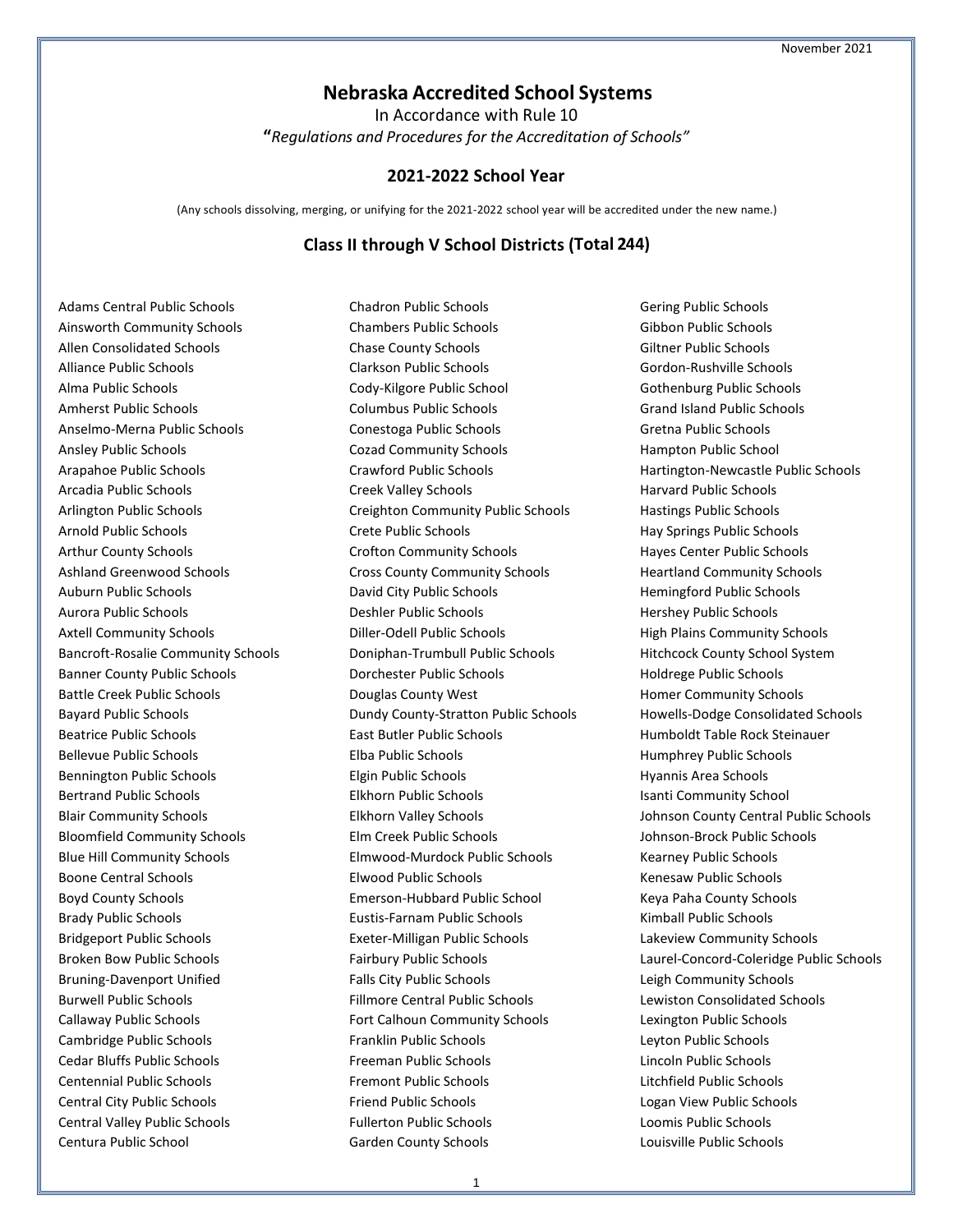Loup City Public Schools Loup County Public Schools Lyons-Decatur Northeast Madison Public Schools Malcolm Public Schools Maxwell Public Schools Maywood Public Schools McCook Public Schools McCool Junction Public Schools McPherson County Schools Mead Public Schools Medicine Valley Public Schools Meridian Public Schools Milford Public Schools Millard Public Schools Minatare Public Schools Minden Public Schools Mitchell Public Schools Morrill Public Schools Mullen Public Schools Nebraska City Public Schools Neligh-Oakdale Public Schools Newman Grove Public Schools Niobrara Public Schools Norfolk Public Schools Norris School District 160 North Bend Central School District North Platte Public Schools Northwest Public Schools Oakland Craig Public Schools Ogallala Public Schools Omaha Public Schools O'Neill Public Schools Ord Public Schools Osceola Public Schools Osmond Community Schools Overton Public Schools Palmer Public Schools Palmyra District OR-1 Papillion-LaVista Public Schools

Pawnee City Public Schools Paxton Consolidated Schools Pender Public Schools Perkins County Schools Pierce Public Schools Plainview Public Schools Plattsmouth Community Schools Pleasanton Public Schools Ponca Public Schools Potter-Dix Public Schools Ralston Public Schools Randolph Public Schools Ravenna Public Schools Raymond Central School Red Cloud Community Schools Riverside Public Schools Rock County Schools Sandhills Public Schools Sargent Public Schools Schuyler Community Schools Scottsbluff Public Schools Scribner-Snyder Community Schools Seward Public Schools Shelby-Rising City Public Schools Shelton Public Schools Shickley Public Schools Sidney Public Schools Silver Lake Public Schools Sioux County Public Schools South Central Unified South Platte Public School South Sioux City Community Schools Southern School District 1 Southern Valley Schools Southwest Public Schools Springfield Platteview Community Schools St Edward Public Schools St Paul Public School Stanton Community Schools Stapleton Public Schools

Sterling Public Schools Stuart Public Schools Summerland Public Schools Sumner-Eddyville-Miller Schools Superior Public Schools Sutherland Public Schools Sutton Public Schools Syracuse-Dunbar-Avoca Public Schools Tekamah-Herman Schools Thayer Central Community Schools Thedford Public Schools Tri County Public Schools Twin Rivers Public Schools Umo Ho Nation Public School Valentine Community Schools Verdigre Public School Wahoo Public Schools Wakefield Public Schools Wallace Public School District 65R Walthill Public Schools Wauneta-Palisade Public Schools Wausa Public Schools Waverly School District 145 Wayne Community Schools Weeping Water Public Schools West Holt Public Schools West Point Public School Westside Community Schools Wheeler Central Schools Wilber-Clatonia Public Schools Wilcox-Hildreth Public Schools Winnebago Public Schools Winside Public Schools Wisner-Pilger Public Schools Wood River Rural Schools Wynot Public Schools York Public Schools Yutan Public Schools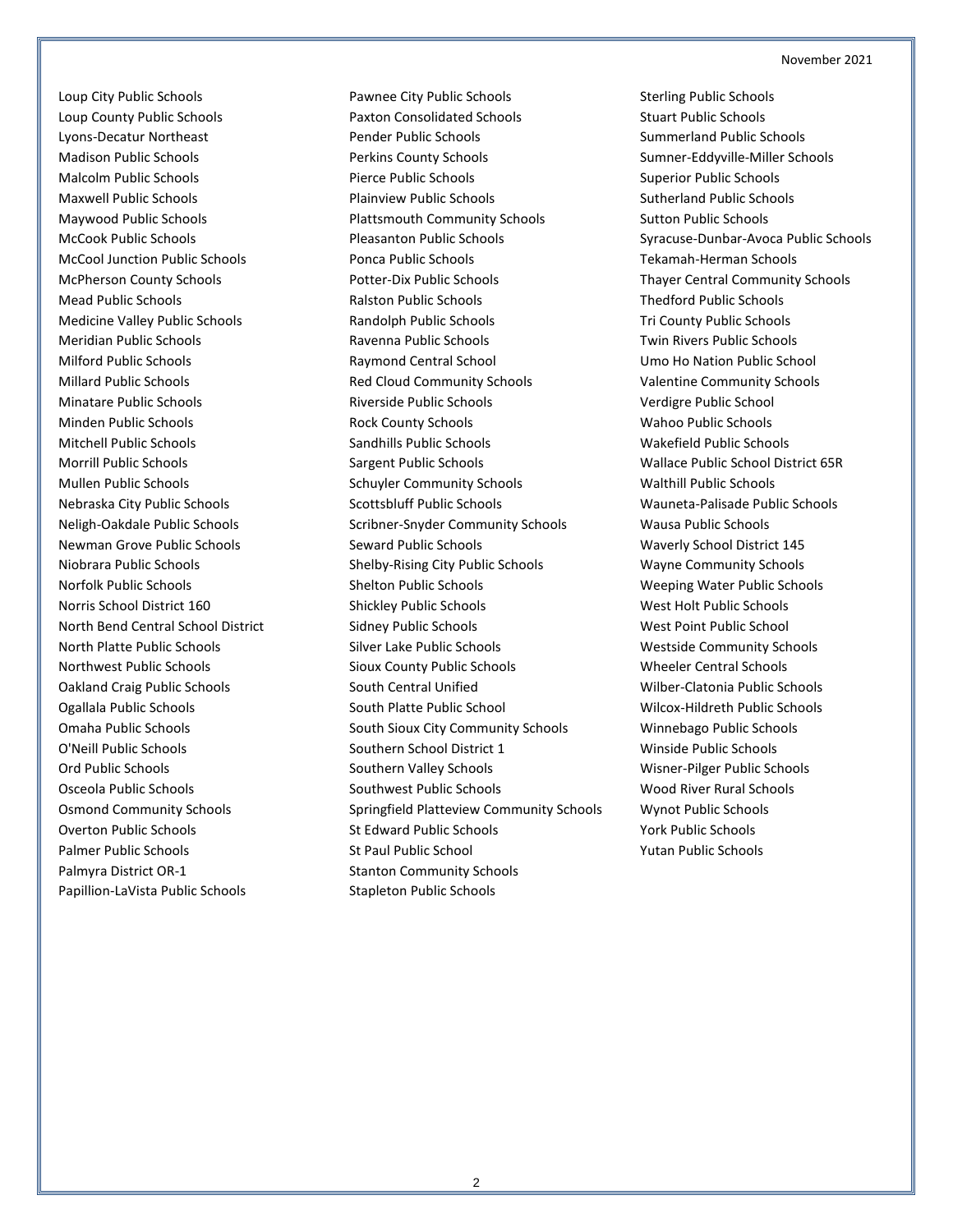# **Accredited Nonpublic Schools (Total 82)**

| <u>City</u>         | <b>School</b>                      | Grades   | City           | <b>School</b>                              | Grades   |
|---------------------|------------------------------------|----------|----------------|--------------------------------------------|----------|
| Albion              | St Michael's Elementary School     | $(K-8)$  | Omaha          | All Saints Catholic Schools                | $(K-8)$  |
| Atkinson            | St Joseph's School                 | $(K-8)$  | Omaha          | <b>Brownell Talbot College Prep School</b> | $(K-12)$ |
| Bellevue            | Daniel J Gross High School         | $(9-12)$ | Omaha          | Christ the King Catholic School            | $(K-8)$  |
| Bellevue            | St Mary Elementary School          | $(K-8)$  | Omaha          | <b>Creighton Preparatory School</b>        | $(9-12)$ |
| Bellevue            | St Matthew the Evangelist School   | $(K-8)$  | Omaha          | Duchesne Academy                           | $(9-12)$ |
| <b>Boys Town</b>    | <b>Boys Town Schools</b>           | $(K-12)$ | Omaha          | Holy Cross Catholic School                 | $(K-8)$  |
| <b>Central City</b> | Nebraska Christian Schools         | $(K-12)$ | Omaha          | Holy Name School                           | $(K-8)$  |
| Clarkson            | St John Neumann Elementary         | $(1-6)$  | Omaha          | Jesuit Academy                             | $(4-8)$  |
| Columbus            | Scotus Central Catholic            | $(7-12)$ | Omaha          | Madonna School                             | $(K-8)$  |
| Columbus            | St Anthony School                  | $(K-6)$  | Omaha          | Marian High School                         | $(9-12)$ |
| Columbus            | St Bonaventure School              | $(K-8)$  | Omaha          | Mary Our Queen Elementary                  | $(K-8)$  |
| Columbus            | St Isidore Elementary School       | $(K-6)$  | Omaha          | Mercy High School                          | $(9-12)$ |
| Creighton           | St Ludger Elementary School        | $(K-6)$  | Omaha          | Nelson Mandela School                      | $(K-6)$  |
| Crofton             | St Rose of Lima Elementary School  | $(1-8)$  | Omaha          | Omaha Christian Academy                    | $(K-12)$ |
| David City          | Aquinas Catholic Schools           | $(K-12)$ | Omaha          | Our Lady of Lourdes Elementary             | $(K-8)$  |
| Dodge               | St Wenceslaus Elementary School    | $(K-6)$  | Omaha          | Roncalli Catholic High School              | $(9-12)$ |
| Elgin               | Pope John XXIII High School        | $(7-12)$ | Omaha          | Sacred Heart Elementary School             | $(K-8)$  |
| Elgin               | St Boniface Elementary School      | $(K-6)$  | Omaha          | Skutt Catholic High School                 | $(9-12)$ |
| Elkhorn             | Mt Michael Benedictine HS          | $(9-12)$ | Omaha          | St Bernadette Catholic School              | $(K-8)$  |
| Elkhorn             | St Patrick's Catholic School       | $(K-8)$  | Omaha          | St Bernard Elementary School               | $(K-8)$  |
| <b>Falls City</b>   | Sacred Heart Schools               | $(K-12)$ | Omaha          | St Cecilia Cathedral School                | $(K-8)$  |
| Fremont             | Archbishop Bergan Elementary       | $(K-6)$  | Omaha          | St James-Seton Elementary School           | $(K-8)$  |
| Fremont             | Archbishop Bergan School           | $(7-12)$ | Omaha          | St Joan of Arc Elementary School           | $(K-8)$  |
| Grand Island        | <b>Central Catholic Schools</b>    | $(6-12)$ | Omaha          | St Margaret Mary Elementary                | $(K-8)$  |
| Hartington          | Cedar Catholic High School         | $(7-12)$ | Omaha          | St Philip Neri Elementary School           | $(K-8)$  |
| Hartington          | East and West Catholic School      | $(K-8)$  | Omaha          | St Pius X/St Leo Elementary                | $(K-8)$  |
| Hartington          | Holy Trinity Elementary School     | $(K-6)$  | Omaha          | St Robert Bellarmine Elementary            | $(K-8)$  |
| Hastings            | <b>Hastings Catholic Schools</b>   | $(K-12)$ | Omaha          | St Stephen the Martyr                      | $(K-8)$  |
| Howells             | <b>Howells Community Catholic</b>  | $(K-6)$  | Omaha          | St Thomas More Elementary                  | $(K-8)$  |
| Humphrey            | St Francis Schools                 | $(K-12)$ | Omaha          | St Vincent dePaul Elementary               | $(K-8)$  |
| Kearney             | Kearney Catholic Schools           | $(6-12)$ | Omaha          | St Wenceslaus School                       | $(K-8)$  |
| Lincoln             | Lincoln Christian Schools          | $(K-12)$ | Omaha          | Sts Peter & Paul Elementary                | $(K-8)$  |
| Lincoln             | Lincoln Lutheran MS/HS             | $(6-12)$ | O'Neill        | St Mary's Schools                          | $(K-12)$ |
| Lincoln             | Parkview Christian                 | $(K-12)$ | Osmond         | St Mary Elementary School                  | $(K-8)$  |
| Lincoln             | Pius X High School                 | $(9-12)$ | Papillion      | St Columbkille Catholic School             | $(K-8)$  |
| Lindsay             | Holy Family School                 | $(1-12)$ | Ralston        | St Gerald Elementary School                | $(K-8)$  |
| Madison             | St Leonard's Elementary School     | $(K-6)$  | So. Sioux City | St Michael Elementary School               | $(K-8)$  |
| Nebraska City       | Neb. City Lourdes Central Catholic | $(K-12)$ | Wahoo          | Bishop Neumann High School                 | $(7-12)$ |
| Norfolk             | Lutheran High Northeast            | $(9-12)$ | Wayne          | St Mary Elementary School                  | $(K-6)$  |
| Norfolk             | Norfolk Catholic Schools           | $(K-12)$ | West Point     | Guardian Angels Central Catholic           | $(K-12)$ |
| North Platte        | North Platte Catholic Schools      | $(K-12)$ | Winnebago      | St Augustine Elementary School             | $(K-8)$  |